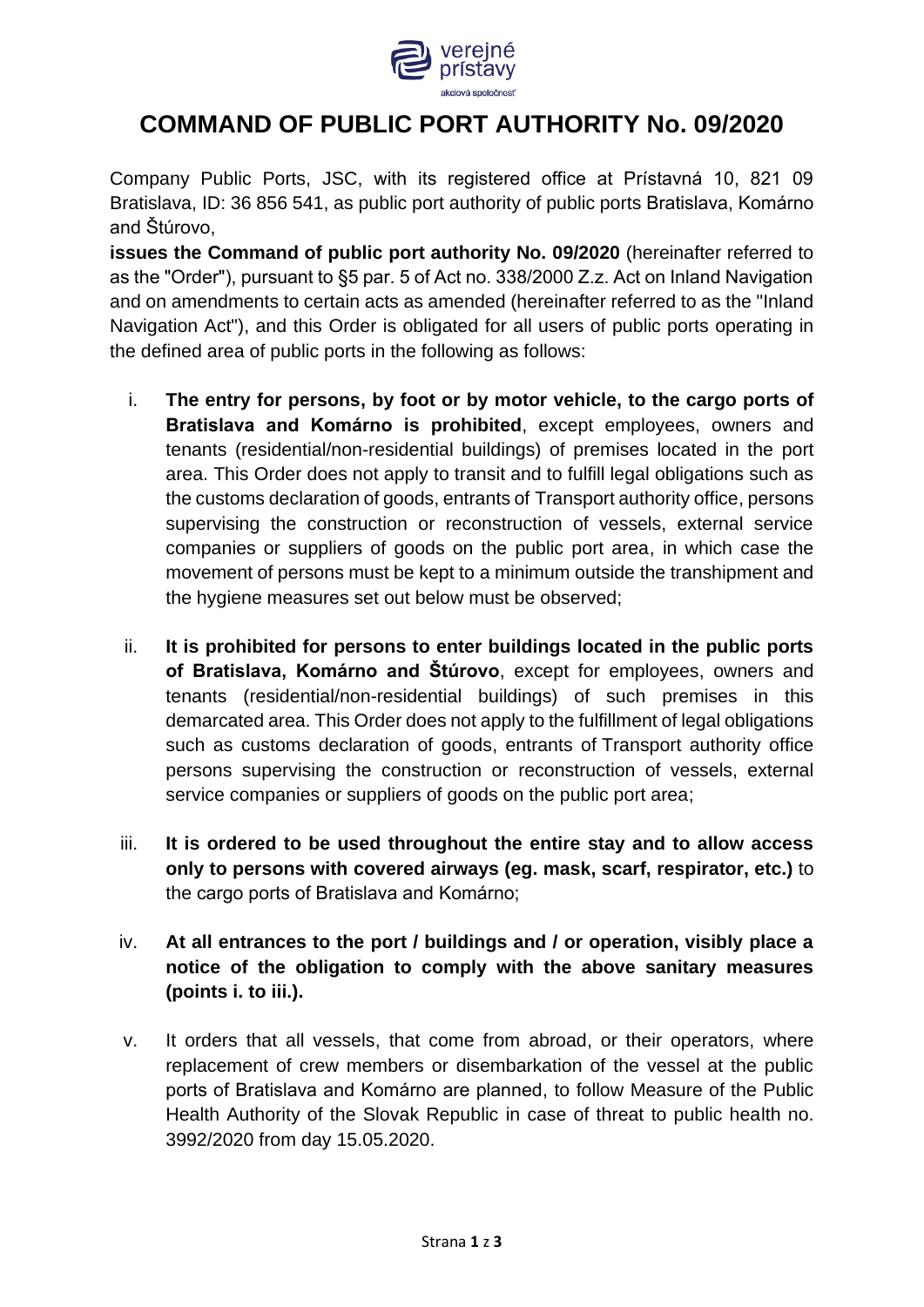

vi. **Strictly observe the Measure of the Public Health Authority of the Slovak Republic no.: OLP/3795/2020, dated 05.05.2020, in particular letter C), as amended by OLP/3991/2020, dated 13.05.2020:**

With effect from 06 May 2020 until further notice to the operators of retail establishments and establishments service providing are ordered pursuant to § 48 par. 4 písm. e) of the Act no. 355/2007 Coll. for shoppers (customers) and employees compliance with the following hygiene measures:

- allow entry and stay in service only with the upper airways covered (such as a veil, scarf, scarf, etc.); this obligation does not apply to the time needed to consume drinks and meals in public catering establishments,
- apply hand disinfection or disposable gloves when entering service;
- maintain a distance of at least 2m in the ranks of persons,
- the number of customers in operation at any one time must not exceed the concentration of one customer per 25 m2 of the site area, this condition does not apply to children.
- visibly display on all entrances the obligation to comply with the above hygiene measures and the maximum number of customers at a time.
- perform frequent ventilation of the premises and regularly disinfect contact surfaces, handles, shopping carts and baskets, used devices, tools and utilities, use disinfectants with a virucidal effect for disinfection,
- ensure that floors are washed wet every day.

All public port users operating in the defined area of public ports are required to comply with this Order in accordance with §5 par. 5 of the Inland Navigation Act.

Failure to obey this Order will be an offense in the inland navigation sector pursuant to §40 of the Inland Navigation Act and at the same time you can commit an offense under Act no. 355/2007 Coll. Act on Protection, Support and Development of Public Health and on Amendments to Certain Acts, amendments to Certain Acts.

This Command of public port authority No. 09/2020 is valid from the date of its publication and is effective **from 18.05.2020, effect until further notice** and deletes Command of public port authority No. 08/2020.

Ing. Gabriel Szekeres, m.p. Ing. Emil Kosiba, m.p. Chairman of the Board of Directors Member of the Board of Directors Public ports, JSC Public ports, JSC